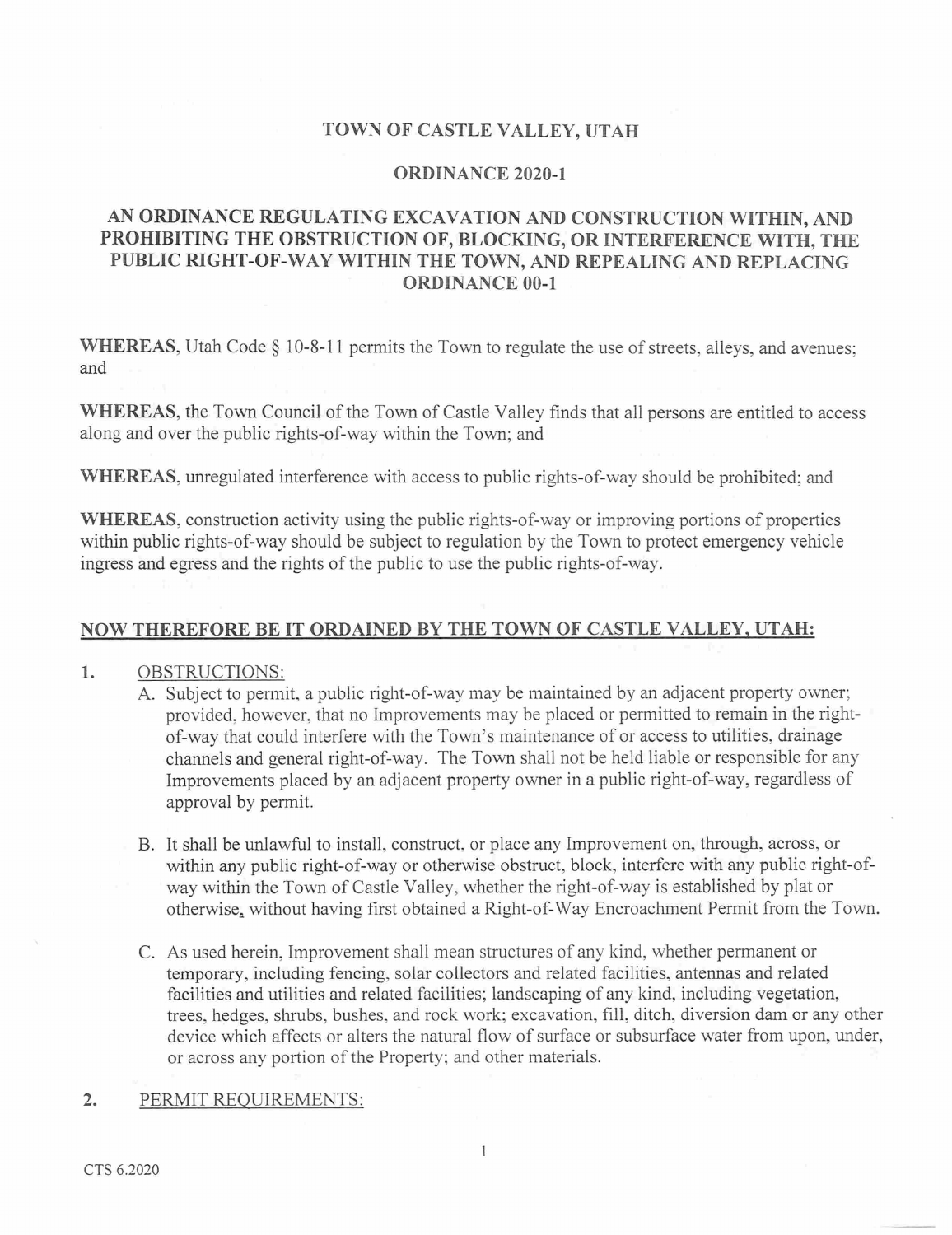- A. Every application for a Right-of-Way Encroachment Permit shall be submitted to either the Town Clerk or Building Permit Agent on an application form to be provided by the Town, with a required application and processing review fee as required by the Town's Fee Schedule. No application shall be deemed permitted until signed by the Town Road Department Manager.
- B. Every applicant for a Right of Way Encroachment Permit shall provide, with the permit application, a Temporary Traffic Control Plan in writing which demonstrates that emergency access to all properties and structures along the public right-of-way will not be impaired or obstructed by the applicant's proposed activity and that all property owners shall have reasonable access to each lot at all times during the applicant's proposed activity.
- C. Each application for an excavation or construction within a public right-of-way in the Town shall be accompanied by a cash or surety bond, if deemed necessary by the Town, to assure the restoration of the right-of-way to its pre-excavation activity status with a portion of the bond held for a period of six (6) months to assure the Town that adequate security is provided to repair any settling or other residual damages to the right-of-way and is repaired in a timely manner. The amount of the cash or surety bond shall be 125% of the higher of two (2) bids obtained by the owner from two (2) licensed contractors in order to restore the right of way to its pre-excavation condition.
- D. Each permit application shall be reviewed as directed by the Mayor or the Road Department Manager to assure that the activity described therein and the Temporary Traffic Control Plan proposed by the applicant meet the requirements of this Ordinance, State and Federal law, and the need of public safety. The Mayor or Road Department Manager may request review of the application by other personnel of the Town to assure that the public interest will be protected if the application is granted.

#### 3. **TOWN RESOURCES:**

The Town may at its discretion and according to its terms make available to the permittee the temporary use of the Town's traffic control devices and personnel. The Town reserves the right to charge use fees as established by ordinance by the Town.

#### $\cdot$  4. PENALTIES AND FINES:

- A. Criminal Penalty and Imprisonment: every person who violates this Ordinance is guilty of a Class B misdemeanor and may be punished by a criminal penalty not to exceed the maximum Class B misdemeanor fine under Utah Code  $\S$  76-3-301 or a term of imprisonment of up to six (6) months, or both. Each infraction shall constitute a separate violation, subject to Utah Code  $§ 10-3-703.$
- B. Civil Penalty: Alternatively the Town Council may impose a civil penalty for each violation of this Ordinance by a fine equal to the maximum Class B misdemeanor fine under Utah Code  $76 - 3 - 301.$

#### 5. **SAVINGS CLAUSE:**

Ordinance No. 00-1 is hereby repealed and replaced in its entirety by this Ordinance; provided, however, that Ordinance No. 00-1 shall remain in full force and effect to discipline a person who violated Ordinance No. 00-1 prior to the effective date of this Ordinance.